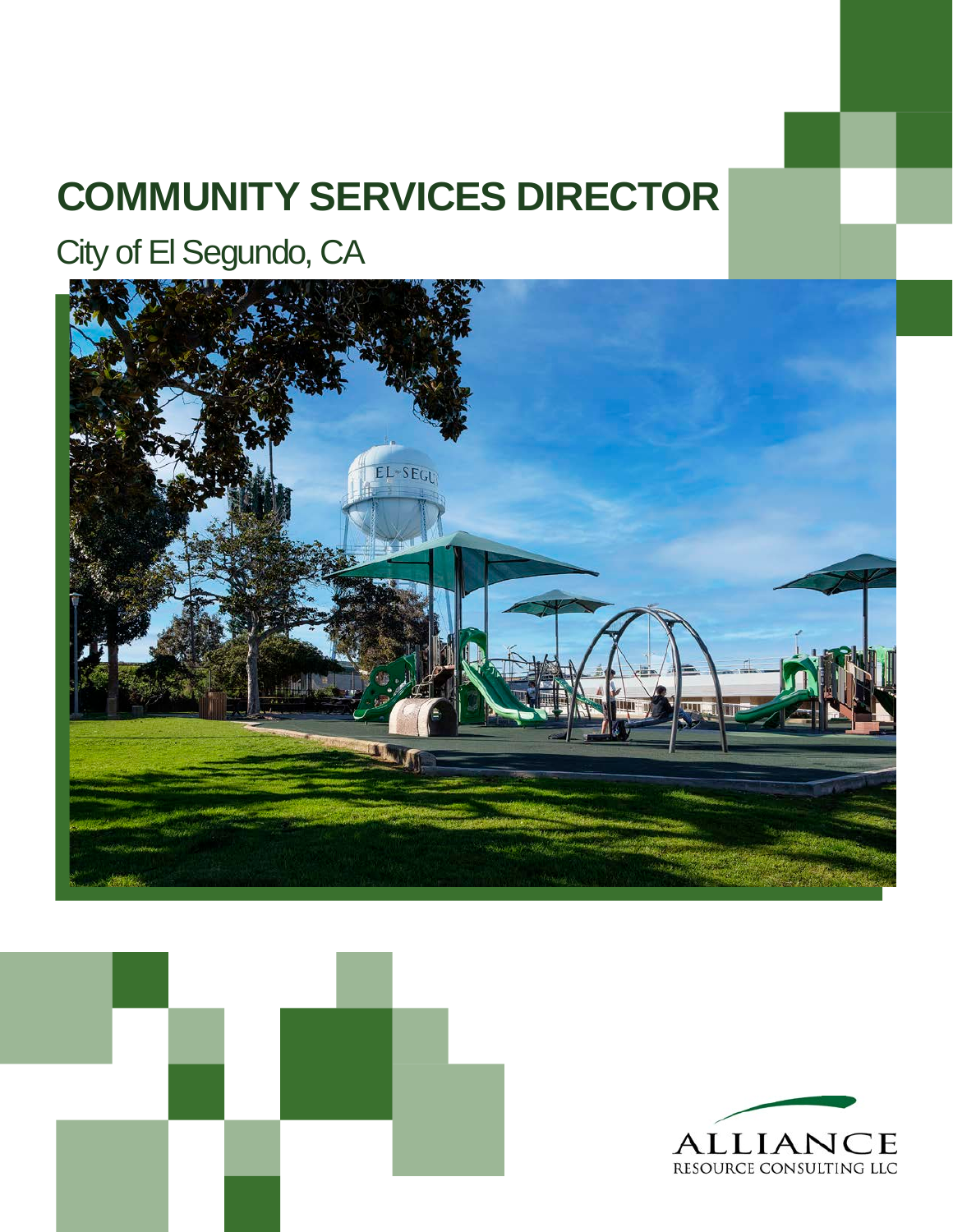# ALLIANCE<br>resource consulting llc



#### **THE CITY**

El Segundo is a General Law city that operates under the Council-Manager Form of Government. The City is governed by a five-member City Council elected at large, on a non-partisan basis, to four-year overlapping terms. The position of Mayor is selected by Council Members and serves a two-year term. The City Manager is appointed by the City Council to serve as the organization's Chief Executive Officer. The City delivers a comprehensive range of municipal services through nine major departments (including police and fire) with approximately 362 full-time equivalent (FTE) employees and a total budget of over \$160 million.

The City's population is just under 17,000, which has enabled the community to preserve its small-town intimacy and charm. Residents enjoy our neighborhood parks, youth sports programs and award-winning schools. As a regional center for commerce, El Segundo's daytime working population exceeds 75,000 with additional visitors staying at the City's 15 hotels. A high concentration of Fortune 500 companies such as AT&T, Gilead (Kite Pharma), Mattel, Northrop Grumman, Boeing, and Raytheon as well as entertainment, media, biomed, professional sports franchises, financial, and aerospace organizations call El Segundo home.

Experiencing tremendous economic growth and evolution over the past several years, the City has recently welcomed many new types of diverse businesses including Topgolf (opening in April 2022), Space Force, L'Oréal Cosmetics, Belkin International, NantStudios, and Beyond Meat. Throughout the region, El Segundo is known for its pro-business attitude and was recognized by the Los Angeles Economic Development Corporation as the "Most Business-Friendly City in Los Angeles County."

#### **THE DEPARTMENT**

The Community Services Department strives to be the heart of community wellbeing by connecting people of all ages to engaging experiences, information, and new ideas within our libraries, parks, and recreation facilities. The Department includes Administration, Library, and Recreation Divisions and is staffed with 90 FTE and an operating budget of approximately \$5.9 million. Community Services is the liaison to the Recreation & Parks Commission, Library Board of Trustees, and the Arts & Culture Advisory Committee. Key priorities and projects include the following: Recreation Park Needs Assessment for future improvements to the City's recreation facilities, fields, courts, and other outdoor spaces; capital improvement projects and requests for proposals for facility and service improvements such as the Urho Saari Swim Stadium "The Plunge", on-demand passenger transportation program, and Integrated Library System (ILS); implementation of the expanding Cultural Development Program, and full restoration of community programming and special events post pandemic.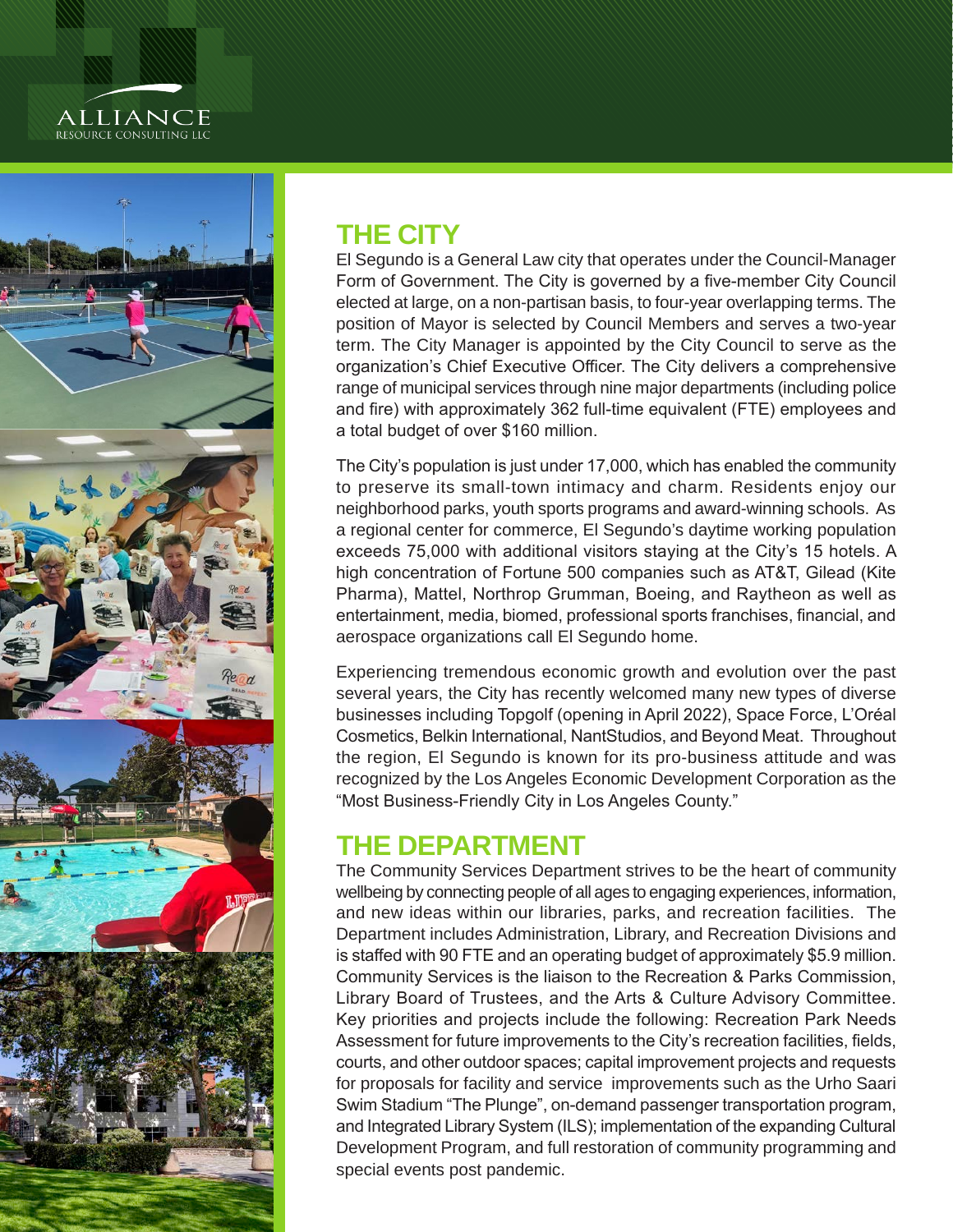City of El Segundo, CA

**THE POSITION**

The Community Services Director is a member of the City's Executive Team, providing highly responsible and professional staff assistance to the City Manager, City Council and serves as a liaison to the Recreation & Parks Commission, Library Board of Trustees, and the Arts & Culture Advisory Committee. The Community Services Director plans, organizes, and directs delivery of recreational services, activities, facilities, special events, library operations and administrative services; oversees and makes budget, personnel, and policy decisions; and develops and implements the Strategic Plan goals and objectives.

#### **THE IDEAL CANDIDATE**

The ideal candidate will be a passionate recreation and library professional with a high level of emotional intelligence and the ability to build trust and positive relationships with the community, employees, and other City departments. The Community Services Director will have outstanding communication skills with the ability to gain cooperation through discussion and persuasion while remaining calm, polished, and diplomatic. The successful candidate will possess strong organizational skills to manage multiple projects and services simultaneously while recognizing the importance of shifting priorities when needed. The ideal candidate will lead by example, holding employees accountable while embracing the role of coach and mentor to empower employees to deliver the Strategic Plan goals. Preferably, the selected candidate will have significant experience in working on capital improvement projects and the ability to manage expectations of the community and other stakeholders.

#### **QUALIFICATION GUIDELINES**

A combination of experience and training that would likely provide the required knowledge, skills, and abilities may be qualifying. A typical way to obtain the knowledge and abilities would be:

**Experience:** Seven years of increasingly responsible professional experience in recreation and/or library administration, including at least four years of management and supervisory experience.

**Education:** Master's degree in Library Science or a bachelor's degree in recreation or public administration, business administration, or related field is required.

#### **COMPENSATION & BENEFITS**

The salary for this position is \$160,980 to \$193,176 annually dependent on qualifications. The Community Services Director is covered under the Management and Confidential Group (unrepresented employee group) and provided with the following benefits package:

**Work Schedule:** 9/80 schedule.

**Health Benefits:** The City provides health plans through CalPERS medical, MetLife dental, and VSP vision. A monthly contribution of \$1,650 is provided (\$932 per month for medical and \$718 per month for flex dollars). Flex dollars may be used towards medical premiums and deferred compensation. Employees pay the balance of the medical premiums through a pre-tax payroll deduction. Click for the [Benefits Guide](https://www.flipsnack.com/burnham/city-of-el-segundo-2021-employee-benefits-guide/full-view.html).

**Leave Benefits:** Vacation Leave is earned based on years of service in CalPERS, up to 7.7 hours per pay period. Sick Leave is earned at 8 hours per month.

**Executive Leave:** Executive leave of 80 hours per calendar year. There is no cash value to this leave.

**Holidays:** Twelve (12) paid holidays including one floating holiday which is added to your leave bank on January 1 every year.